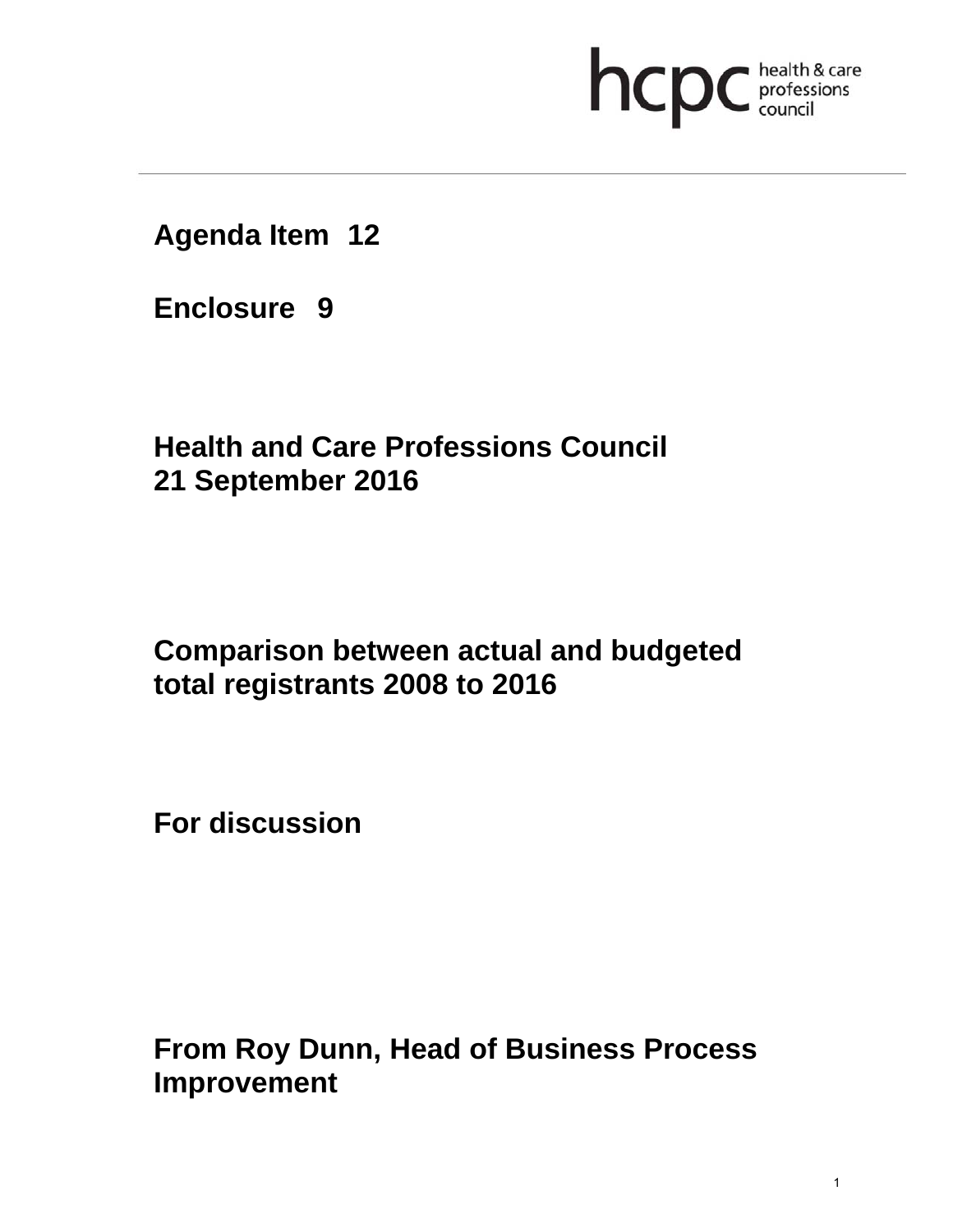### Council, 21 September 2016

Comparison between actual and budgeted total registrants 2008 to 2016

**health & care** 

Executive summary and recommendations

#### **Introduction**

HCPC Business Process Improvement record registrant and application numbers over time and input these details into a registrant forecast model. These values are used to project income over time.

Council have asked about the accuracy of the forecast, and the attached graph illustrates the general concordance of predicted and actual registrant numbers over time.

The forecast is set against actuals from the prior financial year, which are available in early April each year.

#### **Decision**

The Council is requested to note the document. No decision is required.

**Background information** 

None

**Resource implications**  None

**Financial implications**  None

**Appendices**  None

**Date of paper**  9th September 2016